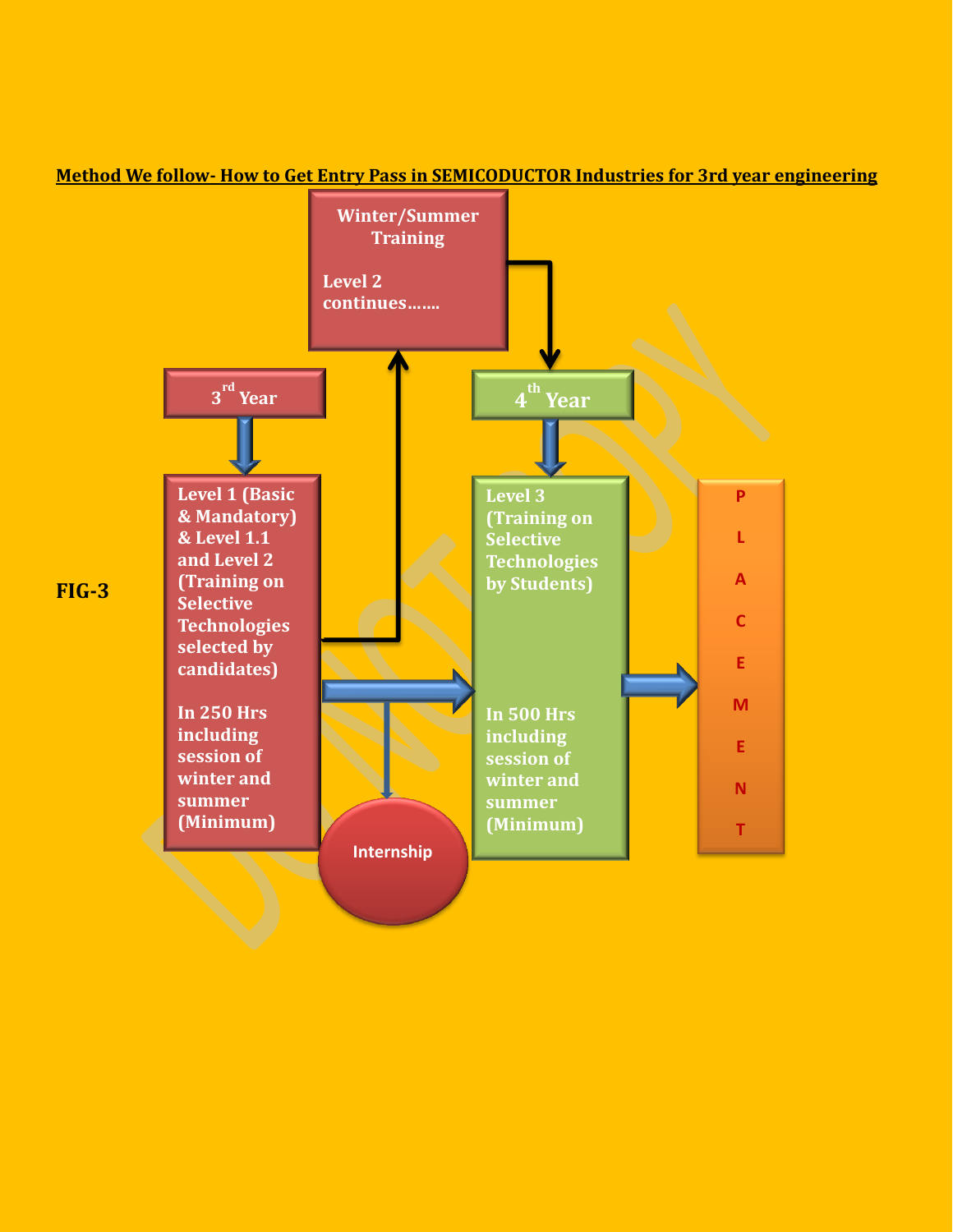## **ASIC Schematics Design & Layout**

## **Course Structure for 3rd year only**

| <b>Analog (20 Hrs)</b> |                           | Digital (20 Hrs)                        | <b>Programming (50 Hrs</b>              | <b>FPGA Architecture</b>                |
|------------------------|---------------------------|-----------------------------------------|-----------------------------------------|-----------------------------------------|
| <b>Module-1</b>        |                           | <b>Module -2</b>                        | <b>Module -3</b>                        | (20 Hrs) Module -4                      |
| $\bullet$              | <b>RLC</b>                | <b>Digital Electronics</b>              | <b>Verilog</b>                          | <b>Module D-10 Hours-</b>               |
| $\bullet$              | <b>KCL/KVL</b>            | <b>Boolean Algebra</b><br>$\bullet$     | <b>Introduction</b>                     | <b>FPGA</b>                             |
| $\bullet$              | <b>Semiconductor</b>      | <b>Karnaugh Map</b><br>$\bullet$        | <b>Module</b>                           | <b>CLB</b> architecture.<br>$\bullet$   |
|                        | <b>Devices</b>            | <b>Logic Gates</b><br>$\bullet$         | <b>Data Types and test</b>              | <b>LUT</b> architecture.<br>$\bullet$   |
|                        | <b>Fundamental</b>        | <b>Numbers system</b><br>$\bullet$      | <b>Bench</b>                            | <b>Slices.</b><br>$\bullet$             |
| $\bullet$              | <b>Layout Concept</b>     | <b>Combinational</b><br>$\bullet$       | <b>Data Flow and Test</b><br>$\bullet$  | <b>Wide Multiplexer.</b>                |
| $\bullet$              | <b>Electromigration</b>   | <b>Circuits</b>                         | Bench.                                  | <b>I/O Bank Structure.</b><br>$\bullet$ |
| $\bullet$              | <b>ESD</b>                | <b>Sequential Circuits</b><br>$\bullet$ | <b>Gate level and Test</b><br>$\bullet$ | <b>Clock Managers.</b><br>$\bullet$     |
| $\bullet$              | <b>Sheet Resistance</b>   | <b>FSM</b><br>$\bullet$                 | <b>Bench.</b>                           | <b>CMT/PLL (Virtex</b>                  |
| $\bullet$              | <b>Coupling</b>           | <b>Tutorial</b><br>$\bullet$            | <b>Procedural Blocks</b>                | $6$ ).                                  |
|                        | <b>Capacitance</b>        | <b>HANDS ON (All</b><br>$\bullet$       | and Test Bench.                         | <b>Block RAM</b>                        |
|                        | fundamental               | gates,                                  | <b>Language Operator</b><br>$\bullet$   | <b>Memories.</b>                        |
|                        |                           | combinational and                       | <b>Coding Technique.</b><br>$\bullet$   | <b>DSP Slices.</b><br>$\bullet$         |
| $\bullet$              | <b>MOSFET</b>             | sequential circuit's                    | <b>Synthesis wrt to</b><br>$\bullet$    | <b>Working on FPGA</b>                  |
|                        | <b>Fundamental</b>        | simulation on                           | coding.                                 | <b>Spartan 6 and Artix</b>              |
| $\bullet$              | <b>Fabrication</b>        | <b>Xilinx ISE Design</b>                | <b>Optimization wrt to</b><br>$\bullet$ | <b>7 Development</b>                    |
|                        | <b>Process and Layout</b> | and Vivado Design                       | coding.                                 | <b>board with real</b>                  |
|                        | <b>Concept.</b>           | <b>Suite).</b>                          | <b>Hands</b> on<br>$\bullet$            | time project.                           |
| $\bullet$              | <b>Analog</b>             | <b>Project using</b><br>$\bullet$       | <b>Synthesizable</b>                    |                                         |
|                        | <b>Fundamental</b>        | <b>Schematics - CRC,</b>                | coding technique.                       |                                         |
| $\bullet$              | <b>CMOS Inverter</b>      | <b>Parity Checker,</b>                  | <b>Project -</b><br>$\bullet$           |                                         |
|                        | <b>Fundamental</b>        | <b>Boot Multiplier,</b>                 | <b>Simulation based</b>                 |                                         |
| $\bullet$              | <b>Differential</b>       | <b>FIFO and Memory</b>                  | project like FIFO                       |                                         |
|                        | <b>Amplifier</b>          | etc.                                    | etc. and HW based                       |                                         |
| $\bullet$              | <b>Advanced Digital</b>   |                                         | <b>Project like Display</b>             |                                         |
|                        | <b>Topic wrt to</b>       |                                         | and LED control on                      |                                         |
|                        | written test and          |                                         | <b>XILINX Artix 7</b>                   |                                         |
|                        | <b>Interview.</b>         |                                         | board.                                  |                                         |
|                        | <b>FSM</b>                |                                         |                                         |                                         |
|                        | <b>Counter</b>            |                                         |                                         |                                         |
|                        | <b>Register</b>           |                                         |                                         |                                         |
|                        | <b>FIFO</b>               |                                         |                                         |                                         |
|                        | <b>Timing</b>             |                                         |                                         |                                         |
|                        | <b>Fundamental (STA)</b>  |                                         |                                         |                                         |
|                        |                           |                                         |                                         |                                         |